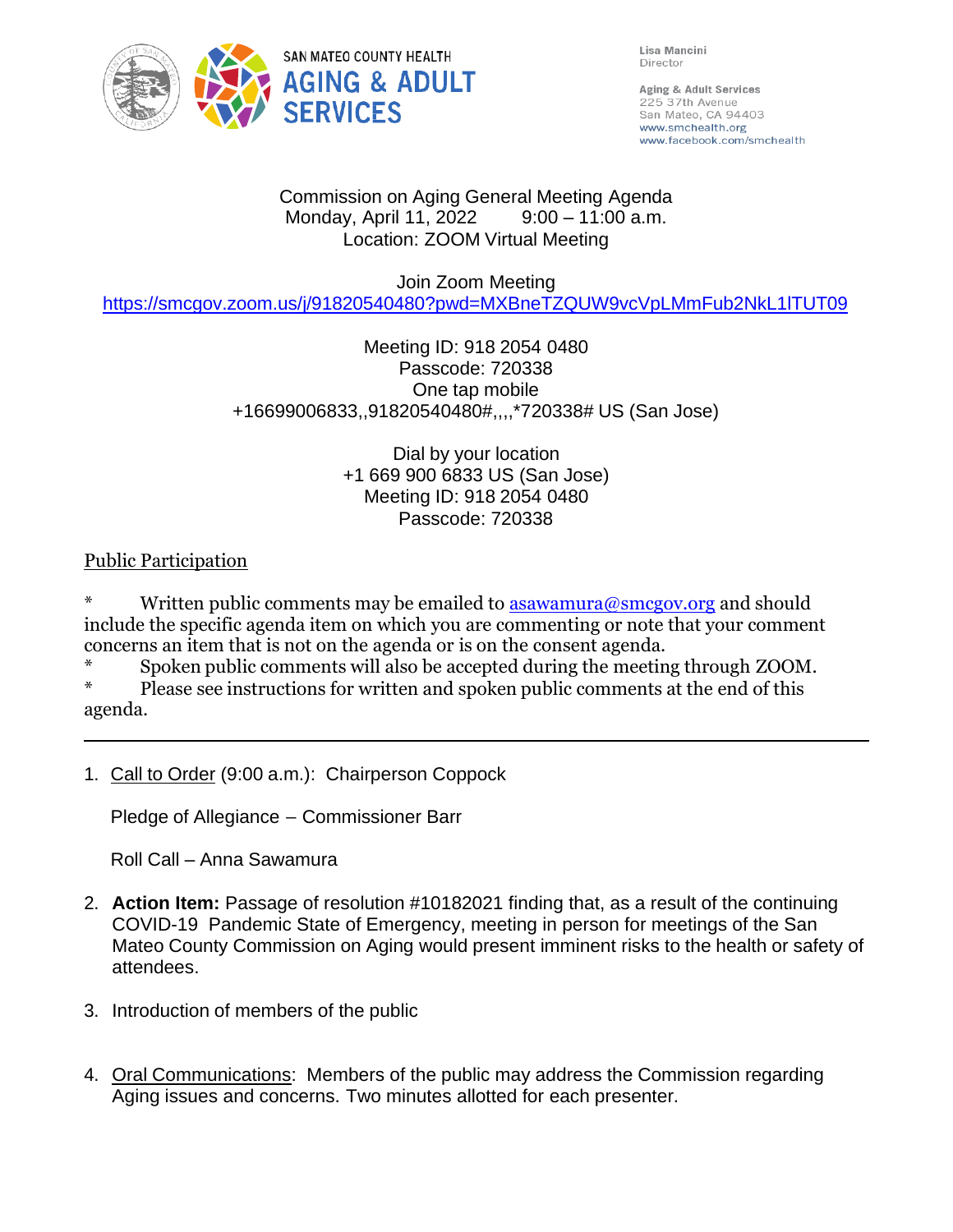- 5. Approval of Today's Agenda: April 11, 2022
- 6. Approval of Minutes: March 11, 2022
- 7. Committee and Ad Hoc Committee Reports
	- Executive Committee
	- RAC (Resource Access Committee)
	- MISO (Middle Income Senior Opportunity) Committee
	- Transportation Committee
- 8. Member Reports

One minute per Commissioner for updates and announcements.

9. March 31<sup>st</sup> Retreat Discussion

#### 10. Staff Report:

- Lisa Mancini, Director Aging and Adult Services
- Anna Sawamura, Staff to the CoA, AAS Program Services Manager
- 11.Stretch Break (10 Minutes)
- 12. Senior Planet: Aging with Attitude Presentation on Technology Services by Ryan **Kawamoto**
- 13. Announcements
- 14. Adjourn